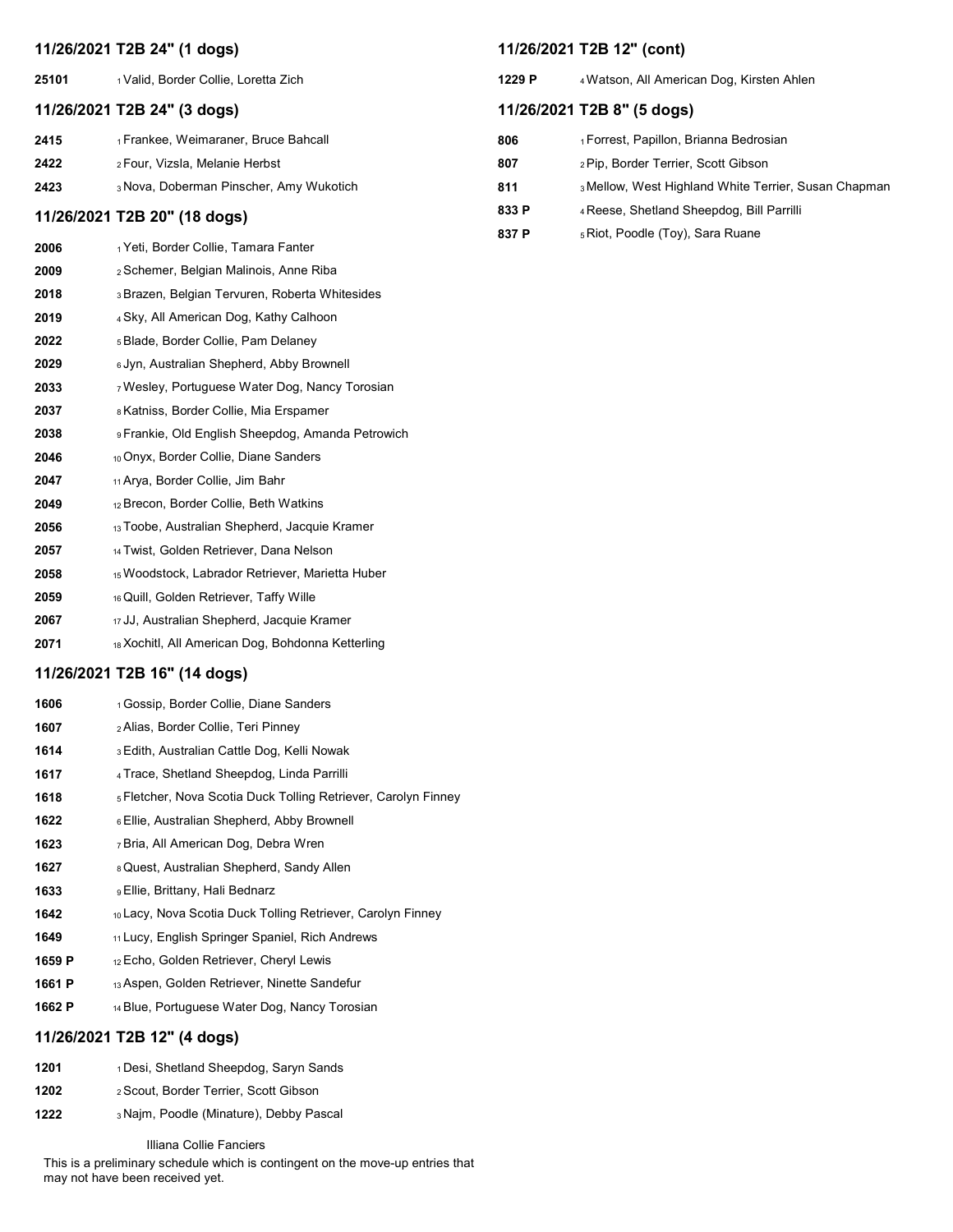| 2 Mellow, W<br>811 Master Reg<br>Fifteen and Send Time 24" (Regular)<br>3 Forrest, Pa<br>806 Open Reg<br>1 Stevee, Weimaraner, Bruce Bahcall<br>2401 Master Reg<br>Fifteen and Send Time 8"<br>2422 Novice B Reg<br>2 Four, Vizsla, Melanie Herbst<br>837 Novice Pref<br>1 Riot, Pooc<br>3 Nova, Doberman Pinscher, Amy Wukotich<br>2423 Novice B Reg<br>Fifteen and Send Time 4"<br>Fifteen and Send Time 20" (Regular)<br>410 Novice Pref<br>↑ Cali, Dach<br>1 Schemer, Belgian Malinois, Anne Riba<br>2009 Master Reg<br>2 Brazen, Belgian Tervuren, Roberta Whitesides<br>2018 Master Reg<br>3 Frisco, Golden Retriever, Ninette Sandefur<br>2026 Master Reg<br>4 CRISPR, Australian Shepherd, Deborah Hanson<br>2032 Master Reg<br><sub>5</sub> Frankie, Old English Sheepdog, Amanda Petrowich<br>2038 Master Reg<br>6 Trip, Border Collie, Carol Nightingale<br>2028 Excellent Reg<br>2047 Excellent Reg<br>7 Arya, Border Collie, Jim Bahr<br>8 Yeti, Border Collie, Tamara Fanter<br>2006 Open Reg<br>2029 Open Reg<br>g Jyn, Australian Shepherd, Abby Brownell<br>10 Toobe, Australian Shepherd, Jacquie Kramer<br>2056 Open Reg<br>11 Blade, Border Collie, Pam Delaney<br>2022 Novice B Reg<br><sup>12</sup> Onyx, Border Collie, Diane Sanders<br>2046 Novice B Reg<br>2048 Novice B Reg<br><sup>13</sup> Abby, Portuguese Water Dog, Sherri Kobylinski<br>2049 Novice B Reg<br>14 Brecon, Border Collie, Beth Watkins<br>2057 Novice B Reg<br><sub>15</sub> Twist, Golden Retriever, Dana Nelson<br>2058 Novice B Reg<br>16 Woodstock, Labrador Retriever, Marietta Huber<br>2059 Novice B Reg<br>17 Quill, Golden Retriever, Taffy Wille<br>2067 Novice B Reg<br>18 JJ, Australian Shepherd, Jacquie Kramer<br>Fifteen and Send Time 20" (Preferred)<br>2082 Excellent Pref<br>1 Kenny, All American Dog, Teresa Seger-Yeggy<br>Fifteen and Send Time 16" (Regular)<br>1 Alias, Border Collie, Teri Pinney<br>1607 Master Reg<br>2 Lyra, Keeshond, Jean Munger<br>1616 Master Reg<br>3 Fletcher, Nova Scotia Duck Tolling Retriever, Carol<br>1618 Master Reg<br>4 Quest, Australian Shepherd, Sandy Allen<br>1627 Master Reg<br>5 Gigi, Portuguese Water Dog, Sherri Kobylinski<br>1619 Open Reg<br>6 Ellie, Australian Shepherd, Abby Brownell<br>1622 Open Reg<br>7 Lacy, Nova Scotia Duck Tolling Retriever, Carolyn<br>1642 Open Reg<br>8 Lucy, English Springer Spaniel, Rich Andrews<br>1649 Novice A Reg<br>Fifteen and Send Time 16" (Preferred)<br>1661 Novice Pref<br>1 Aspen, Golden Retriever, Ninette Sandefur<br>Fifteen and Send Time 12" (Regular)<br>1202 Master Reg<br>1 Scout, Border Terrier, Scott Gibson<br>1203 Excellent Reg<br>2 Ditto, Toy Fox Terrier, Mary Doyle<br>1222 Novice B Reg<br>3 Najm, Poodle (Minature), Debby Pascal<br>Fifteen and Send Time 12" (Preferred)<br>1229 Master Pref<br>1 Watson, All American Dog, Kirsten Ahlen | Fri, Nov 26, 2021                                                | 807 Master Reg | $1$ Pip, Borde |
|-----------------------------------------------------------------------------------------------------------------------------------------------------------------------------------------------------------------------------------------------------------------------------------------------------------------------------------------------------------------------------------------------------------------------------------------------------------------------------------------------------------------------------------------------------------------------------------------------------------------------------------------------------------------------------------------------------------------------------------------------------------------------------------------------------------------------------------------------------------------------------------------------------------------------------------------------------------------------------------------------------------------------------------------------------------------------------------------------------------------------------------------------------------------------------------------------------------------------------------------------------------------------------------------------------------------------------------------------------------------------------------------------------------------------------------------------------------------------------------------------------------------------------------------------------------------------------------------------------------------------------------------------------------------------------------------------------------------------------------------------------------------------------------------------------------------------------------------------------------------------------------------------------------------------------------------------------------------------------------------------------------------------------------------------------------------------------------------------------------------------------------------------------------------------------------------------------------------------------------------------------------------------------------------------------------------------------------------------------------------------------------------------------------------------------------------------------------------------------------------------------------------------------------------------------------------------------------------------------------------------------------------------------------------------------------------------------------------------------------------------------------------------------------------------------------------------------------------------------------------------------------------|------------------------------------------------------------------|----------------|----------------|
|                                                                                                                                                                                                                                                                                                                                                                                                                                                                                                                                                                                                                                                                                                                                                                                                                                                                                                                                                                                                                                                                                                                                                                                                                                                                                                                                                                                                                                                                                                                                                                                                                                                                                                                                                                                                                                                                                                                                                                                                                                                                                                                                                                                                                                                                                                                                                                                                                                                                                                                                                                                                                                                                                                                                                                                                                                                                                         |                                                                  |                |                |
|                                                                                                                                                                                                                                                                                                                                                                                                                                                                                                                                                                                                                                                                                                                                                                                                                                                                                                                                                                                                                                                                                                                                                                                                                                                                                                                                                                                                                                                                                                                                                                                                                                                                                                                                                                                                                                                                                                                                                                                                                                                                                                                                                                                                                                                                                                                                                                                                                                                                                                                                                                                                                                                                                                                                                                                                                                                                                         |                                                                  |                |                |
|                                                                                                                                                                                                                                                                                                                                                                                                                                                                                                                                                                                                                                                                                                                                                                                                                                                                                                                                                                                                                                                                                                                                                                                                                                                                                                                                                                                                                                                                                                                                                                                                                                                                                                                                                                                                                                                                                                                                                                                                                                                                                                                                                                                                                                                                                                                                                                                                                                                                                                                                                                                                                                                                                                                                                                                                                                                                                         |                                                                  |                |                |
|                                                                                                                                                                                                                                                                                                                                                                                                                                                                                                                                                                                                                                                                                                                                                                                                                                                                                                                                                                                                                                                                                                                                                                                                                                                                                                                                                                                                                                                                                                                                                                                                                                                                                                                                                                                                                                                                                                                                                                                                                                                                                                                                                                                                                                                                                                                                                                                                                                                                                                                                                                                                                                                                                                                                                                                                                                                                                         |                                                                  |                |                |
|                                                                                                                                                                                                                                                                                                                                                                                                                                                                                                                                                                                                                                                                                                                                                                                                                                                                                                                                                                                                                                                                                                                                                                                                                                                                                                                                                                                                                                                                                                                                                                                                                                                                                                                                                                                                                                                                                                                                                                                                                                                                                                                                                                                                                                                                                                                                                                                                                                                                                                                                                                                                                                                                                                                                                                                                                                                                                         |                                                                  |                |                |
|                                                                                                                                                                                                                                                                                                                                                                                                                                                                                                                                                                                                                                                                                                                                                                                                                                                                                                                                                                                                                                                                                                                                                                                                                                                                                                                                                                                                                                                                                                                                                                                                                                                                                                                                                                                                                                                                                                                                                                                                                                                                                                                                                                                                                                                                                                                                                                                                                                                                                                                                                                                                                                                                                                                                                                                                                                                                                         |                                                                  |                |                |
|                                                                                                                                                                                                                                                                                                                                                                                                                                                                                                                                                                                                                                                                                                                                                                                                                                                                                                                                                                                                                                                                                                                                                                                                                                                                                                                                                                                                                                                                                                                                                                                                                                                                                                                                                                                                                                                                                                                                                                                                                                                                                                                                                                                                                                                                                                                                                                                                                                                                                                                                                                                                                                                                                                                                                                                                                                                                                         |                                                                  |                |                |
|                                                                                                                                                                                                                                                                                                                                                                                                                                                                                                                                                                                                                                                                                                                                                                                                                                                                                                                                                                                                                                                                                                                                                                                                                                                                                                                                                                                                                                                                                                                                                                                                                                                                                                                                                                                                                                                                                                                                                                                                                                                                                                                                                                                                                                                                                                                                                                                                                                                                                                                                                                                                                                                                                                                                                                                                                                                                                         |                                                                  |                |                |
|                                                                                                                                                                                                                                                                                                                                                                                                                                                                                                                                                                                                                                                                                                                                                                                                                                                                                                                                                                                                                                                                                                                                                                                                                                                                                                                                                                                                                                                                                                                                                                                                                                                                                                                                                                                                                                                                                                                                                                                                                                                                                                                                                                                                                                                                                                                                                                                                                                                                                                                                                                                                                                                                                                                                                                                                                                                                                         |                                                                  |                |                |
|                                                                                                                                                                                                                                                                                                                                                                                                                                                                                                                                                                                                                                                                                                                                                                                                                                                                                                                                                                                                                                                                                                                                                                                                                                                                                                                                                                                                                                                                                                                                                                                                                                                                                                                                                                                                                                                                                                                                                                                                                                                                                                                                                                                                                                                                                                                                                                                                                                                                                                                                                                                                                                                                                                                                                                                                                                                                                         |                                                                  |                |                |
|                                                                                                                                                                                                                                                                                                                                                                                                                                                                                                                                                                                                                                                                                                                                                                                                                                                                                                                                                                                                                                                                                                                                                                                                                                                                                                                                                                                                                                                                                                                                                                                                                                                                                                                                                                                                                                                                                                                                                                                                                                                                                                                                                                                                                                                                                                                                                                                                                                                                                                                                                                                                                                                                                                                                                                                                                                                                                         |                                                                  |                |                |
|                                                                                                                                                                                                                                                                                                                                                                                                                                                                                                                                                                                                                                                                                                                                                                                                                                                                                                                                                                                                                                                                                                                                                                                                                                                                                                                                                                                                                                                                                                                                                                                                                                                                                                                                                                                                                                                                                                                                                                                                                                                                                                                                                                                                                                                                                                                                                                                                                                                                                                                                                                                                                                                                                                                                                                                                                                                                                         |                                                                  |                |                |
|                                                                                                                                                                                                                                                                                                                                                                                                                                                                                                                                                                                                                                                                                                                                                                                                                                                                                                                                                                                                                                                                                                                                                                                                                                                                                                                                                                                                                                                                                                                                                                                                                                                                                                                                                                                                                                                                                                                                                                                                                                                                                                                                                                                                                                                                                                                                                                                                                                                                                                                                                                                                                                                                                                                                                                                                                                                                                         |                                                                  |                |                |
|                                                                                                                                                                                                                                                                                                                                                                                                                                                                                                                                                                                                                                                                                                                                                                                                                                                                                                                                                                                                                                                                                                                                                                                                                                                                                                                                                                                                                                                                                                                                                                                                                                                                                                                                                                                                                                                                                                                                                                                                                                                                                                                                                                                                                                                                                                                                                                                                                                                                                                                                                                                                                                                                                                                                                                                                                                                                                         |                                                                  |                |                |
|                                                                                                                                                                                                                                                                                                                                                                                                                                                                                                                                                                                                                                                                                                                                                                                                                                                                                                                                                                                                                                                                                                                                                                                                                                                                                                                                                                                                                                                                                                                                                                                                                                                                                                                                                                                                                                                                                                                                                                                                                                                                                                                                                                                                                                                                                                                                                                                                                                                                                                                                                                                                                                                                                                                                                                                                                                                                                         |                                                                  |                |                |
|                                                                                                                                                                                                                                                                                                                                                                                                                                                                                                                                                                                                                                                                                                                                                                                                                                                                                                                                                                                                                                                                                                                                                                                                                                                                                                                                                                                                                                                                                                                                                                                                                                                                                                                                                                                                                                                                                                                                                                                                                                                                                                                                                                                                                                                                                                                                                                                                                                                                                                                                                                                                                                                                                                                                                                                                                                                                                         |                                                                  |                |                |
|                                                                                                                                                                                                                                                                                                                                                                                                                                                                                                                                                                                                                                                                                                                                                                                                                                                                                                                                                                                                                                                                                                                                                                                                                                                                                                                                                                                                                                                                                                                                                                                                                                                                                                                                                                                                                                                                                                                                                                                                                                                                                                                                                                                                                                                                                                                                                                                                                                                                                                                                                                                                                                                                                                                                                                                                                                                                                         |                                                                  |                |                |
|                                                                                                                                                                                                                                                                                                                                                                                                                                                                                                                                                                                                                                                                                                                                                                                                                                                                                                                                                                                                                                                                                                                                                                                                                                                                                                                                                                                                                                                                                                                                                                                                                                                                                                                                                                                                                                                                                                                                                                                                                                                                                                                                                                                                                                                                                                                                                                                                                                                                                                                                                                                                                                                                                                                                                                                                                                                                                         |                                                                  |                |                |
|                                                                                                                                                                                                                                                                                                                                                                                                                                                                                                                                                                                                                                                                                                                                                                                                                                                                                                                                                                                                                                                                                                                                                                                                                                                                                                                                                                                                                                                                                                                                                                                                                                                                                                                                                                                                                                                                                                                                                                                                                                                                                                                                                                                                                                                                                                                                                                                                                                                                                                                                                                                                                                                                                                                                                                                                                                                                                         |                                                                  |                |                |
|                                                                                                                                                                                                                                                                                                                                                                                                                                                                                                                                                                                                                                                                                                                                                                                                                                                                                                                                                                                                                                                                                                                                                                                                                                                                                                                                                                                                                                                                                                                                                                                                                                                                                                                                                                                                                                                                                                                                                                                                                                                                                                                                                                                                                                                                                                                                                                                                                                                                                                                                                                                                                                                                                                                                                                                                                                                                                         |                                                                  |                |                |
|                                                                                                                                                                                                                                                                                                                                                                                                                                                                                                                                                                                                                                                                                                                                                                                                                                                                                                                                                                                                                                                                                                                                                                                                                                                                                                                                                                                                                                                                                                                                                                                                                                                                                                                                                                                                                                                                                                                                                                                                                                                                                                                                                                                                                                                                                                                                                                                                                                                                                                                                                                                                                                                                                                                                                                                                                                                                                         |                                                                  |                |                |
|                                                                                                                                                                                                                                                                                                                                                                                                                                                                                                                                                                                                                                                                                                                                                                                                                                                                                                                                                                                                                                                                                                                                                                                                                                                                                                                                                                                                                                                                                                                                                                                                                                                                                                                                                                                                                                                                                                                                                                                                                                                                                                                                                                                                                                                                                                                                                                                                                                                                                                                                                                                                                                                                                                                                                                                                                                                                                         |                                                                  |                |                |
|                                                                                                                                                                                                                                                                                                                                                                                                                                                                                                                                                                                                                                                                                                                                                                                                                                                                                                                                                                                                                                                                                                                                                                                                                                                                                                                                                                                                                                                                                                                                                                                                                                                                                                                                                                                                                                                                                                                                                                                                                                                                                                                                                                                                                                                                                                                                                                                                                                                                                                                                                                                                                                                                                                                                                                                                                                                                                         |                                                                  |                |                |
|                                                                                                                                                                                                                                                                                                                                                                                                                                                                                                                                                                                                                                                                                                                                                                                                                                                                                                                                                                                                                                                                                                                                                                                                                                                                                                                                                                                                                                                                                                                                                                                                                                                                                                                                                                                                                                                                                                                                                                                                                                                                                                                                                                                                                                                                                                                                                                                                                                                                                                                                                                                                                                                                                                                                                                                                                                                                                         |                                                                  |                |                |
|                                                                                                                                                                                                                                                                                                                                                                                                                                                                                                                                                                                                                                                                                                                                                                                                                                                                                                                                                                                                                                                                                                                                                                                                                                                                                                                                                                                                                                                                                                                                                                                                                                                                                                                                                                                                                                                                                                                                                                                                                                                                                                                                                                                                                                                                                                                                                                                                                                                                                                                                                                                                                                                                                                                                                                                                                                                                                         |                                                                  |                |                |
|                                                                                                                                                                                                                                                                                                                                                                                                                                                                                                                                                                                                                                                                                                                                                                                                                                                                                                                                                                                                                                                                                                                                                                                                                                                                                                                                                                                                                                                                                                                                                                                                                                                                                                                                                                                                                                                                                                                                                                                                                                                                                                                                                                                                                                                                                                                                                                                                                                                                                                                                                                                                                                                                                                                                                                                                                                                                                         |                                                                  |                |                |
|                                                                                                                                                                                                                                                                                                                                                                                                                                                                                                                                                                                                                                                                                                                                                                                                                                                                                                                                                                                                                                                                                                                                                                                                                                                                                                                                                                                                                                                                                                                                                                                                                                                                                                                                                                                                                                                                                                                                                                                                                                                                                                                                                                                                                                                                                                                                                                                                                                                                                                                                                                                                                                                                                                                                                                                                                                                                                         |                                                                  |                |                |
|                                                                                                                                                                                                                                                                                                                                                                                                                                                                                                                                                                                                                                                                                                                                                                                                                                                                                                                                                                                                                                                                                                                                                                                                                                                                                                                                                                                                                                                                                                                                                                                                                                                                                                                                                                                                                                                                                                                                                                                                                                                                                                                                                                                                                                                                                                                                                                                                                                                                                                                                                                                                                                                                                                                                                                                                                                                                                         |                                                                  |                |                |
|                                                                                                                                                                                                                                                                                                                                                                                                                                                                                                                                                                                                                                                                                                                                                                                                                                                                                                                                                                                                                                                                                                                                                                                                                                                                                                                                                                                                                                                                                                                                                                                                                                                                                                                                                                                                                                                                                                                                                                                                                                                                                                                                                                                                                                                                                                                                                                                                                                                                                                                                                                                                                                                                                                                                                                                                                                                                                         |                                                                  |                |                |
|                                                                                                                                                                                                                                                                                                                                                                                                                                                                                                                                                                                                                                                                                                                                                                                                                                                                                                                                                                                                                                                                                                                                                                                                                                                                                                                                                                                                                                                                                                                                                                                                                                                                                                                                                                                                                                                                                                                                                                                                                                                                                                                                                                                                                                                                                                                                                                                                                                                                                                                                                                                                                                                                                                                                                                                                                                                                                         |                                                                  |                |                |
|                                                                                                                                                                                                                                                                                                                                                                                                                                                                                                                                                                                                                                                                                                                                                                                                                                                                                                                                                                                                                                                                                                                                                                                                                                                                                                                                                                                                                                                                                                                                                                                                                                                                                                                                                                                                                                                                                                                                                                                                                                                                                                                                                                                                                                                                                                                                                                                                                                                                                                                                                                                                                                                                                                                                                                                                                                                                                         |                                                                  |                |                |
|                                                                                                                                                                                                                                                                                                                                                                                                                                                                                                                                                                                                                                                                                                                                                                                                                                                                                                                                                                                                                                                                                                                                                                                                                                                                                                                                                                                                                                                                                                                                                                                                                                                                                                                                                                                                                                                                                                                                                                                                                                                                                                                                                                                                                                                                                                                                                                                                                                                                                                                                                                                                                                                                                                                                                                                                                                                                                         |                                                                  |                |                |
|                                                                                                                                                                                                                                                                                                                                                                                                                                                                                                                                                                                                                                                                                                                                                                                                                                                                                                                                                                                                                                                                                                                                                                                                                                                                                                                                                                                                                                                                                                                                                                                                                                                                                                                                                                                                                                                                                                                                                                                                                                                                                                                                                                                                                                                                                                                                                                                                                                                                                                                                                                                                                                                                                                                                                                                                                                                                                         |                                                                  |                |                |
|                                                                                                                                                                                                                                                                                                                                                                                                                                                                                                                                                                                                                                                                                                                                                                                                                                                                                                                                                                                                                                                                                                                                                                                                                                                                                                                                                                                                                                                                                                                                                                                                                                                                                                                                                                                                                                                                                                                                                                                                                                                                                                                                                                                                                                                                                                                                                                                                                                                                                                                                                                                                                                                                                                                                                                                                                                                                                         |                                                                  |                |                |
|                                                                                                                                                                                                                                                                                                                                                                                                                                                                                                                                                                                                                                                                                                                                                                                                                                                                                                                                                                                                                                                                                                                                                                                                                                                                                                                                                                                                                                                                                                                                                                                                                                                                                                                                                                                                                                                                                                                                                                                                                                                                                                                                                                                                                                                                                                                                                                                                                                                                                                                                                                                                                                                                                                                                                                                                                                                                                         |                                                                  |                |                |
|                                                                                                                                                                                                                                                                                                                                                                                                                                                                                                                                                                                                                                                                                                                                                                                                                                                                                                                                                                                                                                                                                                                                                                                                                                                                                                                                                                                                                                                                                                                                                                                                                                                                                                                                                                                                                                                                                                                                                                                                                                                                                                                                                                                                                                                                                                                                                                                                                                                                                                                                                                                                                                                                                                                                                                                                                                                                                         |                                                                  |                |                |
|                                                                                                                                                                                                                                                                                                                                                                                                                                                                                                                                                                                                                                                                                                                                                                                                                                                                                                                                                                                                                                                                                                                                                                                                                                                                                                                                                                                                                                                                                                                                                                                                                                                                                                                                                                                                                                                                                                                                                                                                                                                                                                                                                                                                                                                                                                                                                                                                                                                                                                                                                                                                                                                                                                                                                                                                                                                                                         |                                                                  |                |                |
|                                                                                                                                                                                                                                                                                                                                                                                                                                                                                                                                                                                                                                                                                                                                                                                                                                                                                                                                                                                                                                                                                                                                                                                                                                                                                                                                                                                                                                                                                                                                                                                                                                                                                                                                                                                                                                                                                                                                                                                                                                                                                                                                                                                                                                                                                                                                                                                                                                                                                                                                                                                                                                                                                                                                                                                                                                                                                         |                                                                  |                |                |
|                                                                                                                                                                                                                                                                                                                                                                                                                                                                                                                                                                                                                                                                                                                                                                                                                                                                                                                                                                                                                                                                                                                                                                                                                                                                                                                                                                                                                                                                                                                                                                                                                                                                                                                                                                                                                                                                                                                                                                                                                                                                                                                                                                                                                                                                                                                                                                                                                                                                                                                                                                                                                                                                                                                                                                                                                                                                                         |                                                                  |                |                |
|                                                                                                                                                                                                                                                                                                                                                                                                                                                                                                                                                                                                                                                                                                                                                                                                                                                                                                                                                                                                                                                                                                                                                                                                                                                                                                                                                                                                                                                                                                                                                                                                                                                                                                                                                                                                                                                                                                                                                                                                                                                                                                                                                                                                                                                                                                                                                                                                                                                                                                                                                                                                                                                                                                                                                                                                                                                                                         |                                                                  |                |                |
|                                                                                                                                                                                                                                                                                                                                                                                                                                                                                                                                                                                                                                                                                                                                                                                                                                                                                                                                                                                                                                                                                                                                                                                                                                                                                                                                                                                                                                                                                                                                                                                                                                                                                                                                                                                                                                                                                                                                                                                                                                                                                                                                                                                                                                                                                                                                                                                                                                                                                                                                                                                                                                                                                                                                                                                                                                                                                         |                                                                  |                |                |
|                                                                                                                                                                                                                                                                                                                                                                                                                                                                                                                                                                                                                                                                                                                                                                                                                                                                                                                                                                                                                                                                                                                                                                                                                                                                                                                                                                                                                                                                                                                                                                                                                                                                                                                                                                                                                                                                                                                                                                                                                                                                                                                                                                                                                                                                                                                                                                                                                                                                                                                                                                                                                                                                                                                                                                                                                                                                                         |                                                                  |                |                |
|                                                                                                                                                                                                                                                                                                                                                                                                                                                                                                                                                                                                                                                                                                                                                                                                                                                                                                                                                                                                                                                                                                                                                                                                                                                                                                                                                                                                                                                                                                                                                                                                                                                                                                                                                                                                                                                                                                                                                                                                                                                                                                                                                                                                                                                                                                                                                                                                                                                                                                                                                                                                                                                                                                                                                                                                                                                                                         | 2 Helix, Australian Shepherd, Deborah Hanson<br>1231 Master Pref |                |                |
| Fifteen and Send Time 8" (Regular)                                                                                                                                                                                                                                                                                                                                                                                                                                                                                                                                                                                                                                                                                                                                                                                                                                                                                                                                                                                                                                                                                                                                                                                                                                                                                                                                                                                                                                                                                                                                                                                                                                                                                                                                                                                                                                                                                                                                                                                                                                                                                                                                                                                                                                                                                                                                                                                                                                                                                                                                                                                                                                                                                                                                                                                                                                                      |                                                                  |                |                |

# 1 Pip, Border Terrier, Scott Gibson 2 Mellow, West Highland White Terrier, Su 806 Open Reg 3 Forrest, Papillon, Brianna Bedrosian Fifteen and Send Time 8" (Preferred) 837 Novice Pref 1 Riot, Poodle (Toy), Sara Ruane Fifteen and Send Time 4" (Preferred) 410 Novice Pref 1 Cali, Dachshund, Saryn Sands

# Illiana Collie Fanciers

This is a preliminary schedule which is contingent on the move-up entries that may not have been received yet.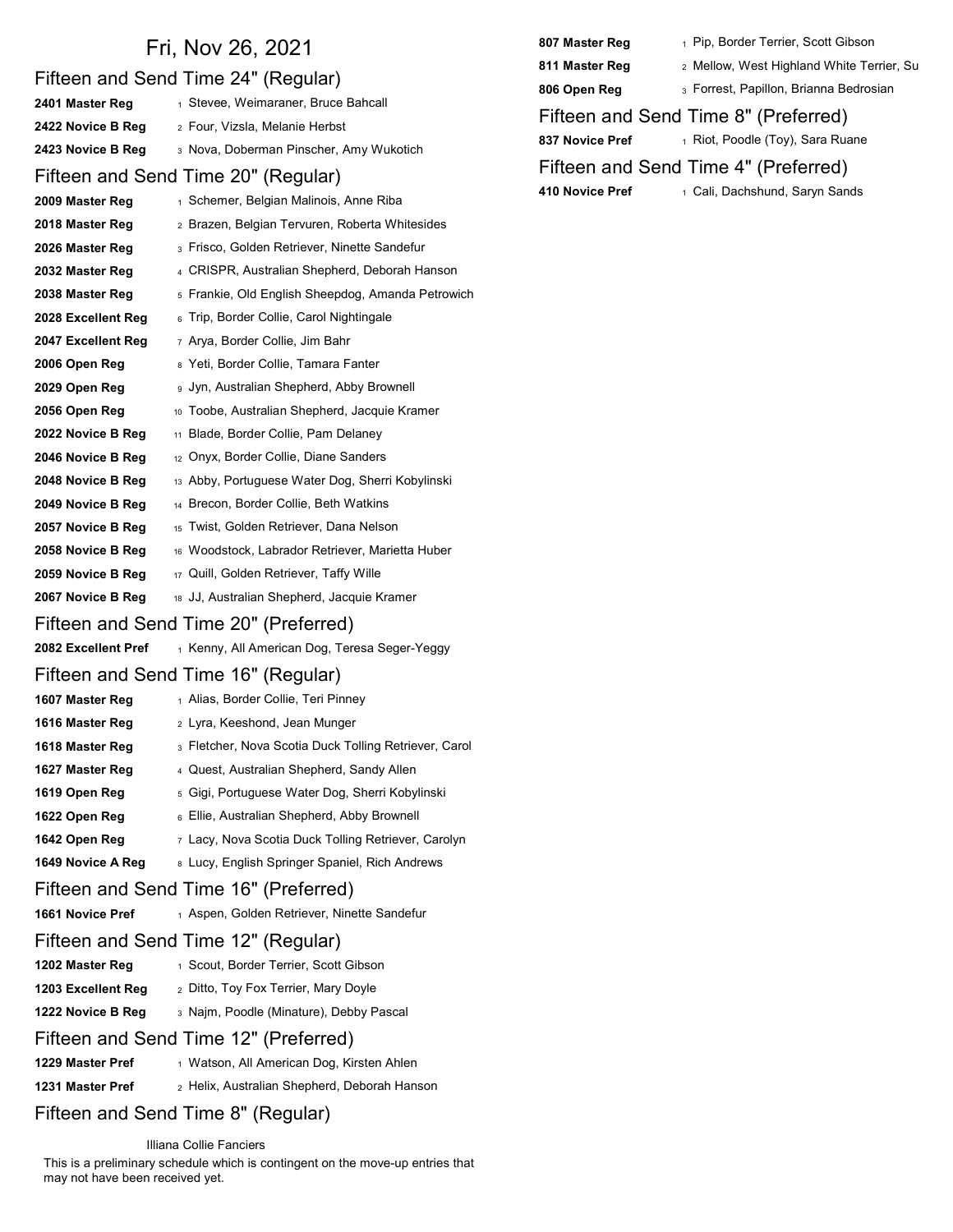|         | 11/26/2021 Master/Excellent Std 24" (1 dogs)                  |                    | 11/26/2021 Master/Excellent Std 16" (cont)                                               |
|---------|---------------------------------------------------------------|--------------------|------------------------------------------------------------------------------------------|
| 25101 M | 1 Valid, Border Collie, Loretta Zich                          | 1606 M             | 4 Gossip, Border Collie, Diane Sanders                                                   |
|         | 11/26/2021 Master/Excellent Std 24" (7 dogs)                  | 1607 M             | 5 Alias, Border Collie, Teri Pinney                                                      |
|         |                                                               | 1608 M             | 6 Harper, Irish Terrier, Debbie Constant                                                 |
| 2400 M  | 1 Cooper, Doberman Pinscher, Helen Baloun                     | 1613 M             | 7 Katie, Keeshond, Terry Santelli                                                        |
| 2401 M  | 2 Stevee, Weimaraner, Bruce Bahcall                           | 1614 M             | 8 Edith, Australian Cattle Dog, Kelli Nowak                                              |
| 2402 M  | 3 Jack, German Wirehaired Pointer, Cathy Fleury               | 1616 M             | 9 Lyra, Keeshond, Jean Munger                                                            |
| 2403 M  | 4 Cricket, Doberman Pinscher, Judie Seyller                   | 1617 M             | 10 Trace, Shetland Sheepdog, Linda Parrilli                                              |
| 2404 M  | 5 Macho, Irish Setter, Tina Gradowski                         | 1618 M             | <sup>11</sup> Fletcher, Nova Scotia Duck Tolling Retriever, Carolyn Finne                |
| 2407 M  | 6 Wheelie, Golden Retriever, Tamara Fanter                    | 1623 M             | <sub>12</sub> Bria, All American Dog, Debra Wren                                         |
| 2411 E  | 7 Misty, Doberman Pinscher, Helen Baloun                      | 1624 M             | 13 Sami, American Staffordshire Terrier, Sylvia Krpan                                    |
|         | 11/26/2021 Master/Excellent Std 20" (29 dogs)                 | 1627 M             | 14 Quest, Australian Shepherd, Sandy Allen                                               |
| 2002 M  | 1 Sookie, Collie (Rough), Bob Olson                           | 1629 M             | 15 Java, Australian Shepherd, Cindy McElligott                                           |
| 2006 M  | 2 Yeti, Border Collie, Tamara Fanter                          | 1633 M             | 16 Ellie, Brittany, Hali Bednarz                                                         |
| 2011 M  | 3 Amigo, Border Collie, Gwen Friedl                           | 1619 E             | 17 Gigi, Portuguese Water Dog, Sherri Kobylinski                                         |
| 2013 M  | 4 Journey, Golden Retriever, Peggy Covey                      | 1621 E             | 18 Brett, Shetland Sheepdog, Laura Fearn                                                 |
| 2016 M  | 5 Stewie, Golden Retriever, Beth Watkins                      | 1622 E             | 19 Ellie, Australian Shepherd, Abby Brownell                                             |
| 2018 M  | 6 Brazen, Belgian Tervuren, Roberta Whitesides                | 1637 E             | 20 Callan, Irish Terrier, Debbie Constant                                                |
| 2019 M  | 7 Sky, All American Dog, Kathy Calhoon                        | 1654 MP            | 21 Brie, Golden Retriever, Leslie Bower                                                  |
| 2022 M  | 8 Blade, Border Collie, Pam Delaney                           | 1656 MP            | 22 Redford, Golden Retriever, Peggy Covey                                                |
| 2027 M  | 9 Zeal, Australian Shepherd, Karen Narta                      | 1657 MP            | 23 Shelby, Siberian Husky, Theresa Przybylski                                            |
| 2028 M  | 10 Trip, Border Collie, Carol Nightingale                     | 1658 MP            | 24 Alibi, Border Collie, Teri Pinney                                                     |
| 2032 M  | 11 CRISPR, Australian Shepherd, Deborah Hanson                | 1659 MP            | 25 Echo, Golden Retriever, Cheryl Lewis                                                  |
| 2033 M  | 12 Wesley, Portuguese Water Dog, Nancy Torosian               | 1662 MP            | 26 Blue, Portuguese Water Dog, Nancy Torosian                                            |
| 2034 M  | 13 True, Golden Retriever, Gayle Pluta                        | 1663 MP            | 27 Fidget, Border Collie, Jim Bahr                                                       |
| 2036 M  | 14 Rocket, Labrador Retriever, Marietta Huber                 | 1664 MP            | 28 Stat, Border Collie, Diane Sanders                                                    |
| 2037 M  | 15 Katniss, Border Collie, Mia Erspamer                       | 2026 MP            | <sub>29</sub> Frisco, Golden Retriever, Ninette Sandefur                                 |
| 2003 E  | 16 Remi, Golden Retriever, Barb Glore                         |                    | 11/26/2021 Master/Excellent Std 12" (11 dogs)                                            |
| 2009 E  | 17 Schemer, Belgian Malinois, Anne Riba                       | 1200 M             | 1 McCubbie, Cairn Terrier, Scott Persky                                                  |
| 2014 E  | 18 Ana, Vizsla, Pam Schiazzano                                | 1201 M             | 2 Desi, Shetland Sheepdog, Saryn Sands                                                   |
| 2029 E  | 19 Jyn, Australian Shepherd, Abby Brownell                    | 1202 M             | 3 Scout, Border Terrier, Scott Gibson                                                    |
| 2042 E  | 20 Ceri, Collie (Rough), Bob Olson                            | 1203 M             | 4 Ditto, Toy Fox Terrier, Mary Doyle                                                     |
| 2046 E  | 21 Onyx, Border Collie, Diane Sanders                         | 1206 M             | 5 Sofia, Shetland Sheepdog, Laura Fearn                                                  |
| 2048 E  | 22 Abby, Portuguese Water Dog, Sherri Kobylinski              | 1209 M             | 6 Katey, Shetland Sheepdog, Colleen Sands                                                |
| 2049 E  | 23 Brecon, Border Collie, Beth Watkins                        |                    |                                                                                          |
| 2051 E  | 24 Suzie Q, Golden Retriever, Barb Glore                      | 1217 E             | 7 Frankie, Shetland Sheepdog, Julie Donatelli                                            |
| 2075 MP | 25 Sonic, Rottweiler, Cathy Fleury                            | 1231 MP<br>1234 MP | 8 Helix, Australian Shepherd, Deborah Hanson<br>9 Flyer, Poodle (Minature), Debby Pascal |
| 2079 MP | 26 Bruin, Golden Retriever, Kathy Rudolph                     | 1237 MP            |                                                                                          |
| 2081 MP | 27 Smirk, Rottweiler, Cathy Fleury                            | 1238 MP            | 10 Split, Australian Shepherd, Jacquie Kramer                                            |
| 2082 MP | 28 Kenny, All American Dog, Teresa Seger-Yeggy                |                    | 11 Piper, Australian Shepherd, Pam George                                                |
| 2083 MP | 29 Touche', Rottweiler, Cathy Fleury                          |                    | 11/26/2021 Master/Excellent Std 8" (12 dogs)                                             |
|         | 11/26/2021 Master/Excellent Std 16" (29 dogs)                 | 800 M              | 1 Pixie, West Highland White Terrier, Susan Chapman                                      |
| 1600 M  | <sub>1</sub> Pika, English Springer Spaniel, Cindy McElligott | 801 M              | 2 Talulla, Pomeranian, Jillian Dirks                                                     |
| 1601 M  | 2 Canon, Keeshond, Terry Santelli                             | 802 M              | 3 Gigolo, Toy Fox Terrier, Mary Doyle                                                    |
| 1603 M  | 3 Madison, Brittany, Hali Bednarz                             | 803 M              | 4 Mint, Dachshund (Longhair), Maxine Brinker                                             |
|         |                                                               | 806 M              | 5 Forrest, Papillon, Brianna Bedrosian                                                   |

Illiana Collie Fanciers

This is a preliminary schedule which is contingent on the move-up entries that may not have been received yet.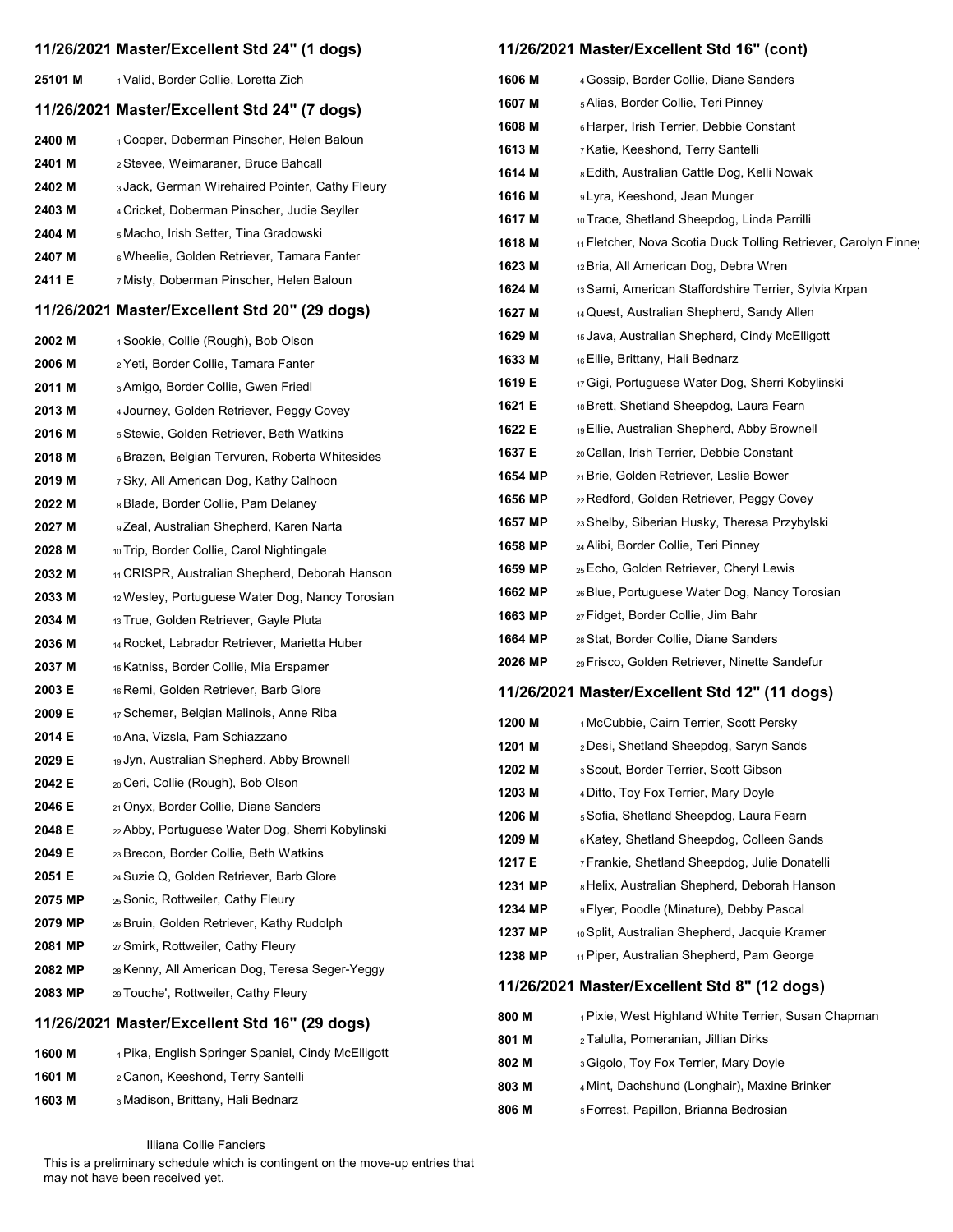|                  | 11/26/2021 Master/Excellent Std 8" (cont)                                        |                    | 11/26/2021 Master/Excellent JWW 24" (cont)                                           |
|------------------|----------------------------------------------------------------------------------|--------------------|--------------------------------------------------------------------------------------|
| 809 M            | 6 Daisy, All American Dog, Laura Donaldson                                       | 2407 M             | 6 Wheelie, Golden Retriever, Tamara Fanter                                           |
| 807 E            | 7 Pip, Border Terrier, Scott Gibson                                              | 2411 M             | 7 Misty, Doberman Pinscher, Helen Baloun                                             |
| 811 E            | 8 Mellow, West Highland White Terrier, Susan Chapman                             | 2415 E             | 8 Frankee, Weimaraner, Bruce Bahcall                                                 |
| 827 MP           | 9 Liam, French Bulldog, Yohko Katz                                               |                    | 11/26/2021 Master/Excellent JWW 20" (25 dogs)                                        |
| 829 MP           | 10 Soleil, All American Dog, Debra Wren                                          | 2002 M             | 1 Sookie, Collie (Rough), Bob Olson                                                  |
| 832 MP           | 11 Linus, Pug, Linda Kotowski                                                    | 2003 M             | 2 Remi, Golden Retriever, Barb Glore                                                 |
| 833 MP           | 12 Reese, Shetland Sheepdog, Bill Parrilli                                       | 2006 M             | 3 Yeti, Border Collie, Tamara Fanter                                                 |
|                  | 11/26/2021 Open Std 24" (1 dogs)                                                 | 2011 M             | 4 Amigo, Border Collie, Gwen Friedl                                                  |
| 2415             | 1 Frankee, Weimaraner, Bruce Bahcall                                             | 2013 M             | 5 Journey, Golden Retriever, Peggy Covey                                             |
|                  | 11/26/2021 Open Std 20" (6 dogs)                                                 | 2014 M             | 6 Ana, Vizsla, Pam Schiazzano                                                        |
|                  |                                                                                  | 2016 M             | 7 Stewie, Golden Retriever, Beth Watkins                                             |
| 2038             | <sub>1</sub> Frankie, Old English Sheepdog, Amanda Petrowich                     | 2018 M             | 8 Brazen, Belgian Tervuren, Roberta Whitesides                                       |
| 2047             | 2 Arya, Border Collie, Jim Bahr                                                  | 2019 M             | 9 Sky, All American Dog, Kathy Calhoon                                               |
| 2056             | 3 Toobe, Australian Shepherd, Jacquie Kramer                                     | 2022 M             | 10 Blade, Border Collie, Pam Delaney                                                 |
| 2057             | 4 Twist, Golden Retriever, Dana Nelson                                           | 2027 M             | 11 Zeal, Australian Shepherd, Karen Narta                                            |
| 2058             | 5 Woodstock, Labrador Retriever, Marietta Huber                                  | 2029 M             | 12 Jyn, Australian Shepherd, Abby Brownell                                           |
| 2059             | 6 Quill, Golden Retriever, Taffy Wille                                           | 2032 M             | 13 CRISPR, Australian Shepherd, Deborah Hanson                                       |
|                  | 11/26/2021 Open Std 16" (3 dogs)                                                 | 2033 M             | 14 Wesley, Portuguese Water Dog, Nancy Torosian                                      |
| 1641             | 1 Spree, Shetland Sheepdog, Inge Suchanek                                        | 2034 M             | 15 True, Golden Retriever, Gayle Pluta                                               |
| 1642             | 2 Lacy, Nova Scotia Duck Tolling Retriever, Carolyn Finney                       | 2036 M             | 16 Rocket, Labrador Retriever, Marietta Huber                                        |
| 1669 P           | 3 Lilac, Border Collie, Sarah Blumenfeld                                         | 2037 M             | 17 Katniss, Border Collie, Mia Erspamer                                              |
|                  | 11/26/2021 Open Std 12" (2 dogs)                                                 | 2042 M             | 18 Ceri, Collie (Rough), Bob Olson                                                   |
| 1218             | 1 Jersey, All American Dog, Susan Manning                                        | 2009 E             | 19 Schemer, Belgian Malinois, Anne Riba                                              |
| 1245 P           | 2 River, All American Dog, Lou Ann Franicich                                     | 2028 E             | 20 Trip, Border Collie, Carol Nightingale                                            |
|                  |                                                                                  | 2075 MP            | 21 Sonic, Rottweiler, Cathy Fleury                                                   |
|                  | 11/26/2021 Novice Std 24" (1 dogs)                                               | 2079 MP            | 22 Bruin, Golden Retriever, Kathy Rudolph                                            |
| 2422 B           | <sub>1</sub> Four, Vizsla, Melanie Herbst                                        | 2081 MP            | 23 Smirk, Rottweiler, Cathy Fleury<br>24 Kenny, All American Dog, Teresa Seger-Yeggy |
|                  | 11/26/2021 Novice Std 20" (4 dogs)                                               | 2082 MP<br>2083 MP | 25 Touche', Rottweiler, Cathy Fleury                                                 |
| 2064 B           | 1 Lyra, Border Collie, Steve Cannon                                              |                    |                                                                                      |
| 2066 B           | 2 Mickey, Border Collie, Julie Rutter                                            |                    | 11/26/2021 Master/Excellent JWW 16" (28 dogs)                                        |
| 2067 B           | 3 JJ, Australian Shepherd, Jacquie Kramer                                        | 1600 M             | 1 Pika, English Springer Spaniel, Cindy McElligott                                   |
| 2071 A           | 4 Xochitl, All American Dog, Bohdonna Ketterling                                 | 1601 M             | 2 Canon, Keeshond, Terry Santelli                                                    |
|                  | 11/26/2021 Novice Std 16" (1 dogs)                                               | 1603 M             | 3 Madison, Brittany, Hali Bednarz                                                    |
|                  |                                                                                  | 1607 M             | 4 Alias, Border Collie, Teri Pinney                                                  |
| 1649 A           | 1 Lucy, English Springer Spaniel, Rich Andrews                                   | 1608 M             | 5 Harper, Irish Terrier, Debbie Constant                                             |
|                  | 11/26/2021 Master/Excellent JWW 24" (1 dogs)                                     | 1613 M             | 6 Katie, Keeshond, Terry Santelli                                                    |
| 25101 M          | 1 Valid, Border Collie, Loretta Zich                                             | 1614 M<br>1616 M   | 7 Edith, Australian Cattle Dog, Kelli Nowak<br>8 Lyra, Keeshond, Jean Munger         |
|                  | 11/26/2021 Master/Excellent JWW 24" (8 dogs)                                     | 1617 M             | 9 Trace, Shetland Sheepdog, Linda Parrilli                                           |
|                  |                                                                                  | 1618 M             | 10 Fletcher, Nova Scotia Duck Tolling Retriever, Carolyn Finney                      |
| 2400 M           | 1 Cooper, Doberman Pinscher, Helen Baloun<br>2 Stevee, Weimaraner, Bruce Bahcall | 1621 M             | 11 Brett, Shetland Sheepdog, Laura Fearn                                             |
| 2401 M           | 3 Jack, German Wirehaired Pointer, Cathy Fleury                                  | 1622 M             | 12 Ellie, Australian Shepherd, Abby Brownell                                         |
| 2402 M<br>2403 M | 4 Cricket, Doberman Pinscher, Judie Seyller                                      | 1623 M             | 13 Bria, All American Dog, Debra Wren                                                |
| 2404 M           | 5 Macho, Irish Setter, Tina Gradowski                                            | 1624 M             | 14 Sami, American Staffordshire Terrier, Sylvia Krpan                                |
|                  |                                                                                  |                    |                                                                                      |

Illiana Collie Fanciers

This is a preliminary schedule which is contingent on the move-up entries that may not have been received yet.